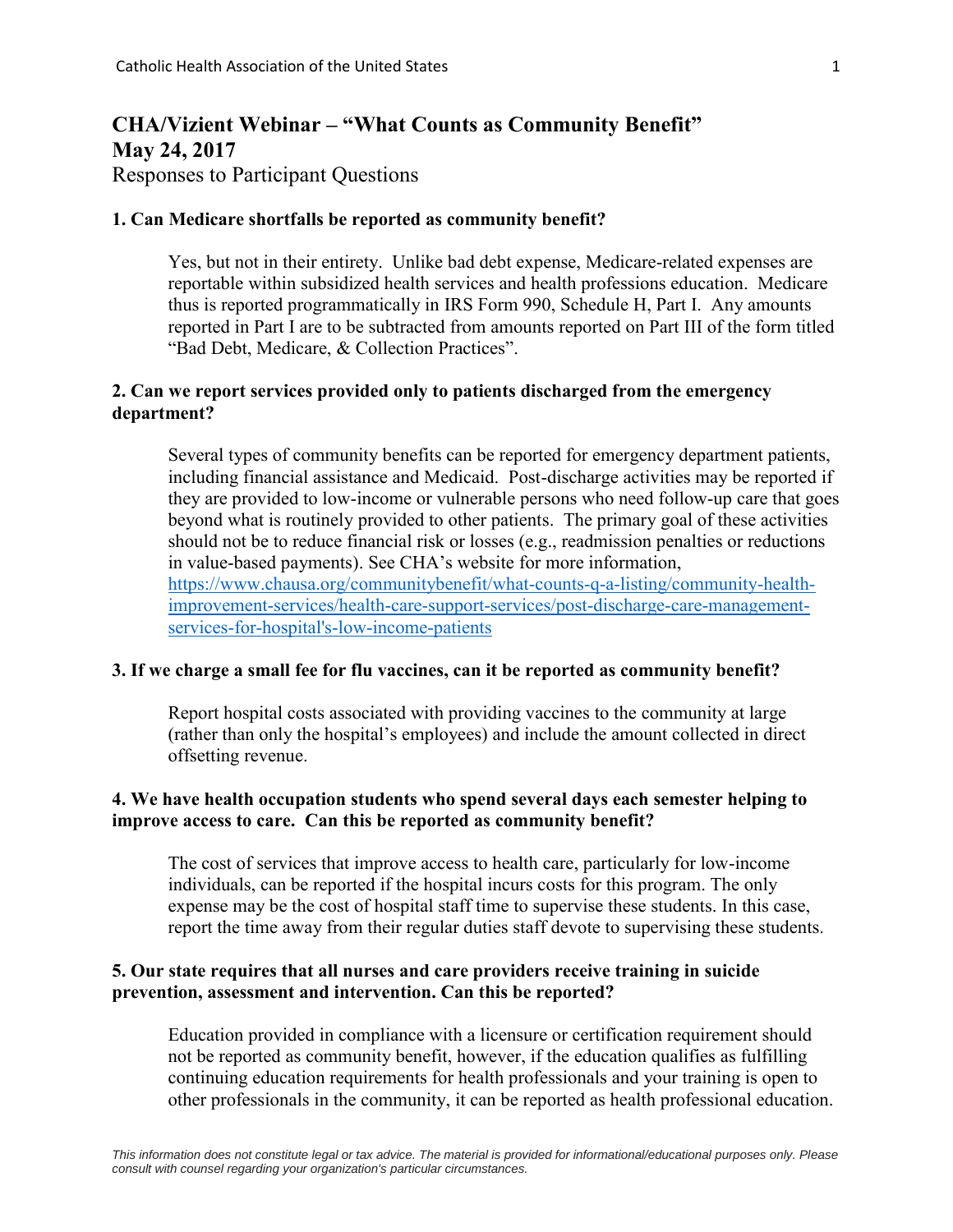#### **6. Why can't anesthesiology be reported as community benefit?**

Ancillary services by themselves are not reportable as community benefit. In general, ancillary services (like anesthesiology, laboratory, radiology) are shared by multiple clinical services (product lines). If certain surgery or obstetrics programs are reportable as "subsidized health services," then any associated anesthesiology costs can be reported as a component of those services.

#### **7. Does continuing education for our own staff count as community benefit?**

Yes, if the continuing education is required for your health professionals to obtain or maintain licenses to practice AND the education is open to the other professionals in the community.

# **8. We hold mental health patients in the emergency room, often for several days, until a bed is available. Can this be reported as community benefit? Mental health has been identified as a community health need.**

Most likely, these mental health services are reportable as a "subsidized health service." In addition, if these patients are low-income, uninsured, or Medicaid recipients, community benefit for these patients is reportable as financial assistance and Medicaid.

# **9. Would the cost of running an in-house community swimming pool be considered community benefit? It is used by rehab and is open for membership to the community at little cost?**

We recommend not reporting the community pool as community benefit because it is part of the care you provide your patients and appears to have a comparatively weak link to community health needs.

#### **10. Can we report research sponsored by a corporation as community benefit?**

The IRS Form 990, Schedule H instructions only allow research funded by a tax-exempt source, e.g.: NIH, a foundation, or the tax-exempt hospital itself as community benefit. Even though research funded by a for-profit entity is not reportable, you can describe the value of such activities on Schedule H in Part VI, question 5, Promotion of Community Health – particularly if the research is intended for broad publication and is likely to advance generalizable knowledge.

# **11. We collaborate with the county health department and a health network organization on a 3 year community service plan. Are the staff hours and mileage reportable as community benefit?**

Yes. We recommend reporting the cost of staff time and other expenses related to developing and implementing a community service plan (implementation strategy) as community benefit operations (Part I, line 7e of the IRS Form 990 Schedule H).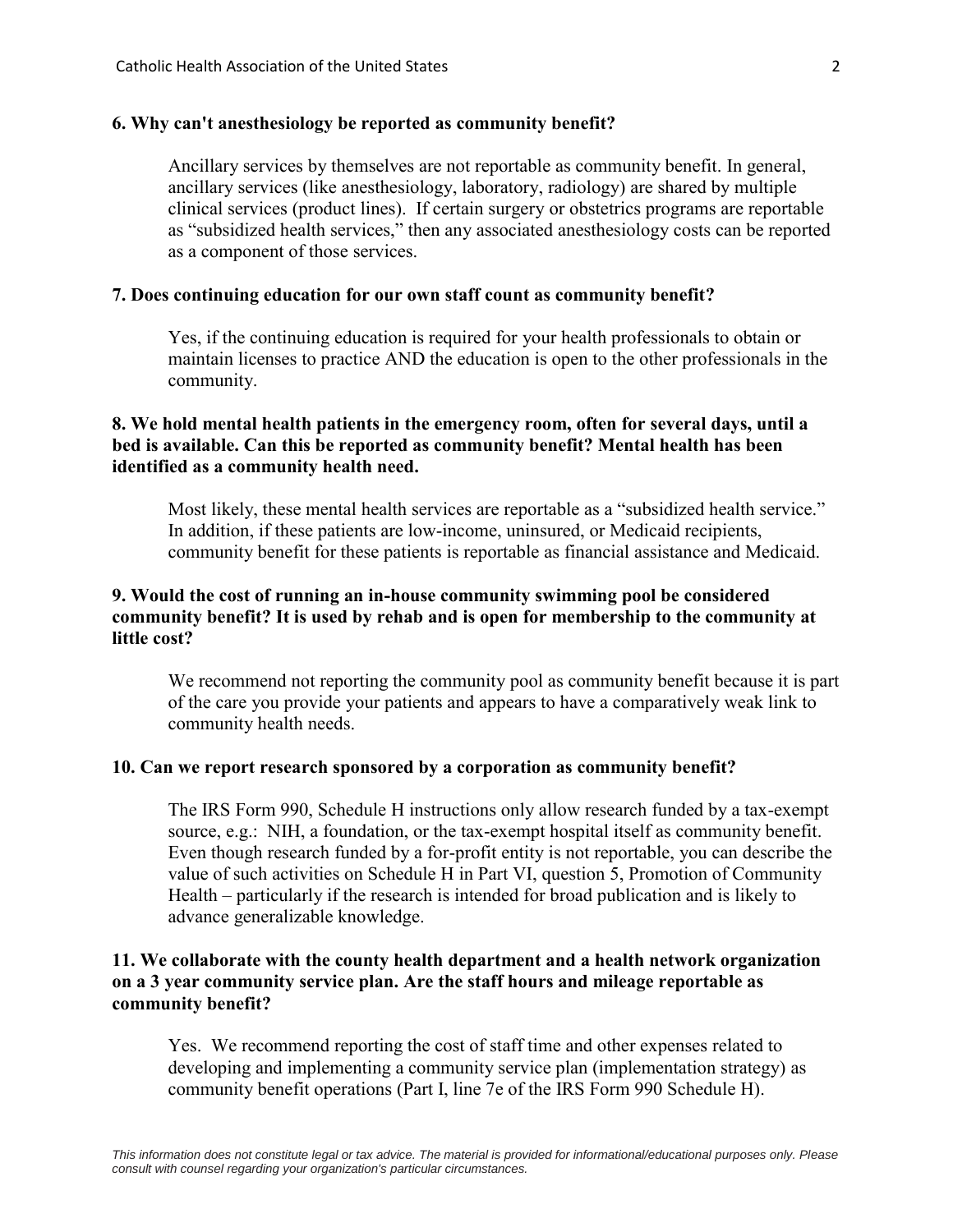#### **12. Can payment in lieu of taxes be reported as community benefit?**

No. PILOTs are considered "quid pro quo" arrangements with local/state government and the Schedule H instructions explicitly do not allow them to be reported as community benefit.

# **13. We have a booth at the county fair and give away promotional items? If we did education could it be reported?**

The booth and giveaways appear to be public relations/marketing and thus not reportable as community benefit. If education was provided in response to a community health need and you had reason to believe that the education would address the need (approach is evidence-based), a portion of the cost to operate the booth could be reported as community health improvement. However, organizations should use caution reporting any programs for which the primary purpose is not community benefit.

# **14. Can staff time at a hospital-sponsored event be reported as community benefit when the staff members volunteer their time?**

There is no cost to the hospital when staff members volunteer their own time so their time should not be reported as community benefit.

# **15. We have a behavioral health assessment response team (BART) of nurses and mental health specialists who provide behavioral health assessments to patients transitioning to nursing homes and following discharge. This is beyond routine discharge planning. Can this be reported as community benefit?**

Other hospitals have implemented similar programs in an effort to reduce readmissions. Without more information, a lay-person could conclude that the program is part of the excellent care you provide your patients. Programs designed primarily to reduce financial losses or associated with the evolving standard of care generally are not reportable as community benefit. If your hospital has a behavioral health program and the overall program must be subsidized, then the subsidy can be reported as community benefit expense.

### **16. Can we report as community benefit a contribution to a fundraising event, such as a charity golf tournament?**

Financial contributions can only be reported if their use is restricted, in writing, to a specific activity that meets the definition of community benefit in the Schedule H instructions.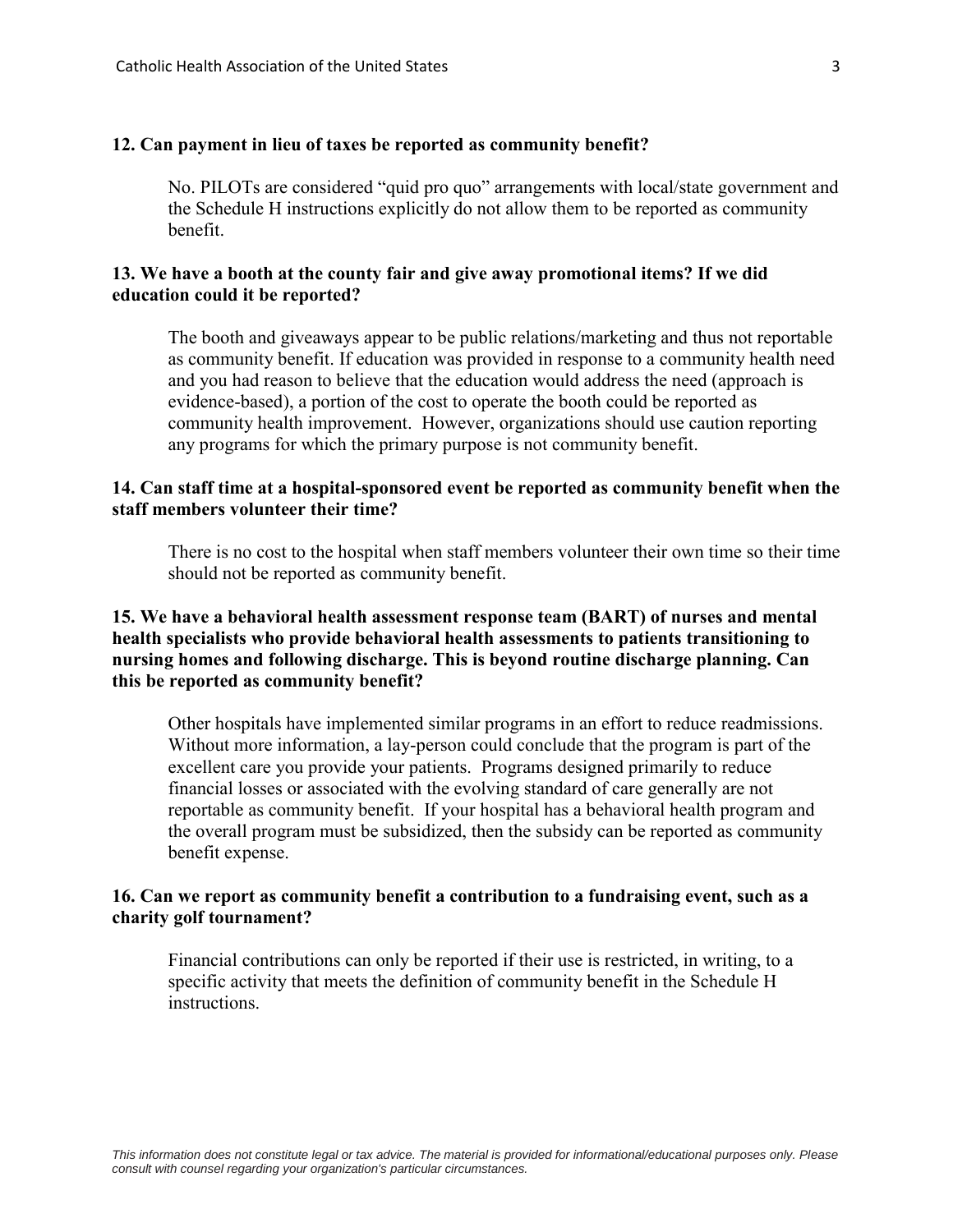#### **17. Who has the final say on what counts as community benefit?**

The IRS instructions for Form 990, Schedule H, which was based largely on guidance developed by the Catholic Health Association, include criteria for what to report as community benefit. Organizations should be able to document how each reported program aligns with these criteria. The CHA/Vizient/Lyon Software What Counts Task Force makes recommendations based on our understanding of the instructions. The recommendations of this task force do not constitute tax or legal advice.

### **18. When foundation staff raise funds for a school health project, can their time be reported as community benefit?**

If the foundation is part of the hospital's EIN (tax number), then the staff time can be reported. If the foundation is not part of the hospital's tax number, it should not be reported as community benefit.

# **19. Can an event (such as screening or health education) held at a business be reported as community benefit if it is only open to the employees of the company?**

The answer depends on the primary purpose of the activity. If it is to build a relationship with the company or in another way to benefit the hospital, it should not be reported as community benefit. If the screening or health education part of a multi-site, broad-based program to address a community health need (e.g., reducing obesity, smoking, or risks associated with other chronic diseases), it could be considered community benefit. We strongly recommend offering the services in other locations to serve others in the broader community as well.

### **20. We hold patients in the inpatient setting while they are waiting for nursing home placement. Is this a community benefit expense?**

This is not a community benefit expense that would be counted and reported separately. However, if the patient is receiving financial assistance or is a Medicaid beneficiary, the cost of the care would be reflected in financial assistance or Medicaid shortfall.

### **21. When non-exempt employees spend time outside standard business hours on a community benefit activity, can their time be counted as community benefit?**

Yes, if they have been assigned to participate in the activity or it is routine part of their jobs (i.e., participating in such events is mentioned on job descriptions) and they are being paid by the hospital.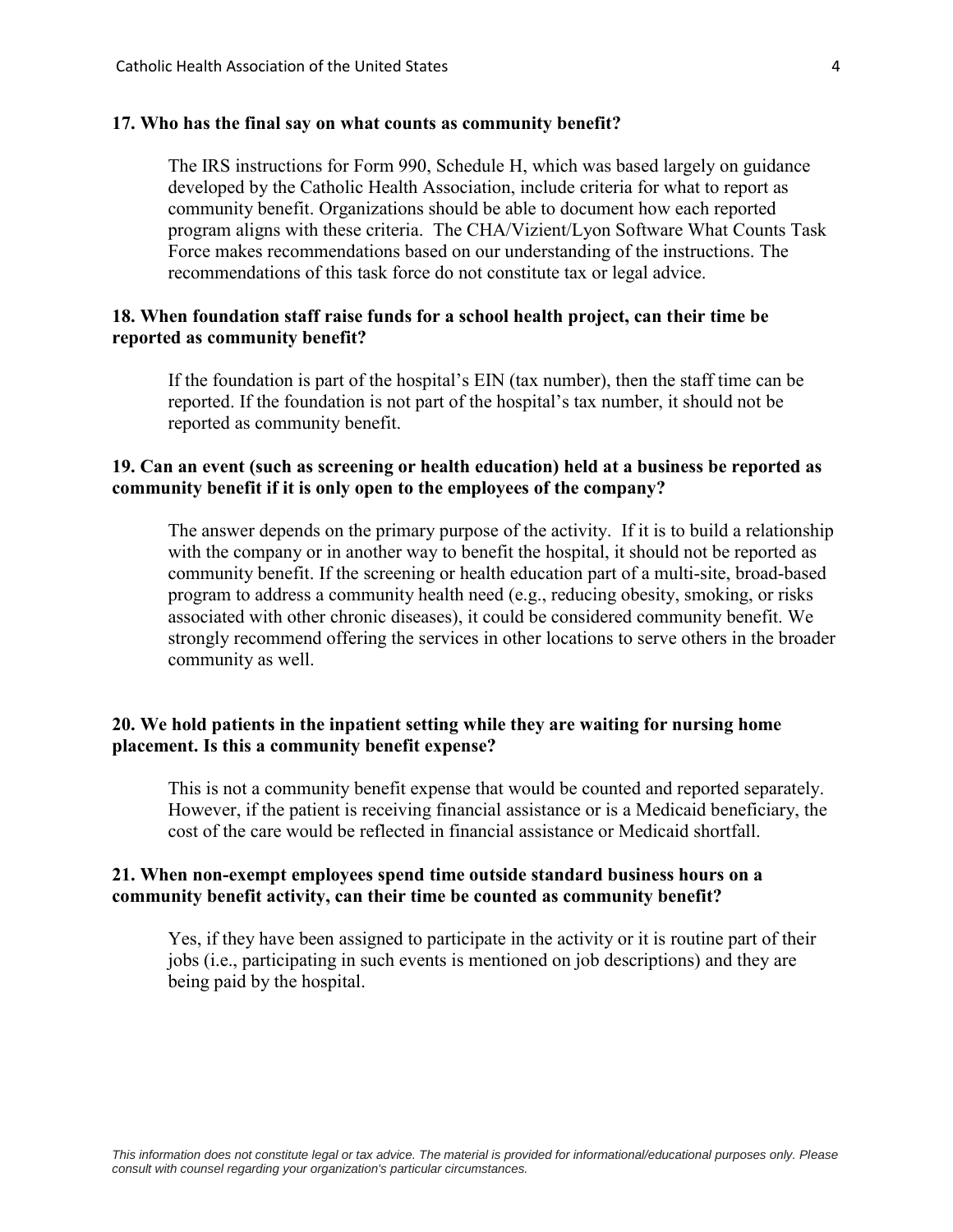### **22. We host medical students who shadow health professionals. How do we report this as community benefit?**

This expense only would be reportable if documentation exists that the hospital incurs incremental cost when the students are present. Medical students frequently shadow physicians who are not employed by the hospital. Students also frequently perform work that reduces other staff time. As a result, there typically is little or no expense associated with student shadowing staff members so there would be no community benefit expense to report.

### **23. We have a program to give families of hospitalized infants free room and meals. Can the cost of meals and staff time be reported as community benefit?**

If this program primarily is made available to families known to be low-income (i.e., Medicaid recipients or qualifying for financial assistance) and the program is known to enhance access to care, then the case for reporting such costs is enhanced. Otherwise this appears to be part of the excellent care you give all patients, and not separately reportable. If the costs are part of the NICU or pediatric program's expenses and the overall program must be subsidized, it is included as part of the subsidized health service expense.

# **24. One of our staff serves as a sports trainer at local high school football program. Can his time be reported as community benefit?**

In most instances, we recommend that support for youth sports programs not be reported as community benefit because this support is usually part of marketing or creating community good will. In limited situations, such support may be reported as community benefit. We recommend reporting as community benefit youth sports programs in the following circumstances:

- When there is an identified community need, for example, without your organization's assistance, the trainer/physicals would not be available, and
- When appropriate follow-up is provided regardless of insurance status, including referrals to health care providers who are accessible and available for required care, and referrals not exclusively to the hospital and its affiliated physicians.

### **25. Do advocacy efforts for sugar-free beverages or immunization funds qualify as community benefit?**

If diet or diet-related illness needs have been identified as community need, then this advocacy can be reported as community health improvements. Advocacy for immunizations can be reported as community health improvement because it responds to a public health need.